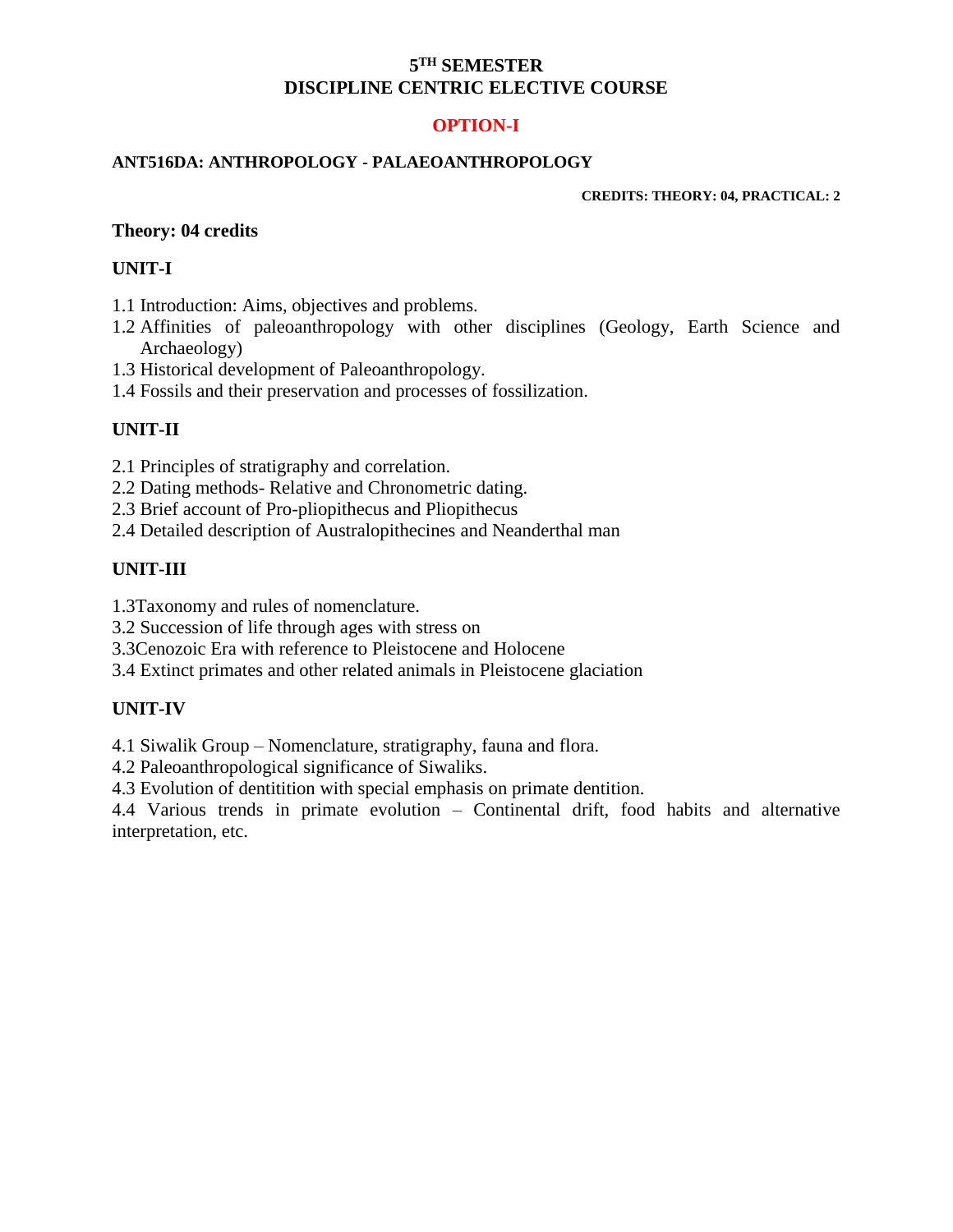### **Practicals: 02 Credits**

1.1 How and where to look for fossils. Equipment and techniques for collection, washing  $\&$ screening, field cataloguing, transportation, etc. of fossils.

1.2 Identification of major rock types. Structure and use of clinometer compass (dip and strike, topo sheet reading and mapping). Moulding and casting.

1.3 Methods of identification of fossils with particular reference to primates (casts). Dental morphology and taxonomy of selected fossil groups and their illustration, interpretation and reporting style.

### **Essential Readings**

Brace, C. L. and Montagu: Man's Evolution: An Introduction to M.F.A. (1969) Physical Anthropology, Macmillan.

Kennedy, G.E. (1980): Paleoanthropology. New York: McGraw-Hill.

Buttner-Janusch, J. (1966): Origins of Man. New York:

John Wiley Simpson, G.G. (1953): The Major Features of Evolution. New York: Columbia University Press

Poirier, F.E. (1990): In Search of Ourselves: An Introduction to Physical Anthropology. New Jersey: Prentice Hall.

Kummel, (1961): History of the Earth: An Introduction to Historical Geology. San Francisco: Freeman

Lewin, R. (1999): Human Evolution: An Illustrated Introduction. Massachusetts: Blackwell Science.

Vasishat, R.N. (1985): Antecedents of Early Man in Northwest India. Delhi:Inter-India Publications.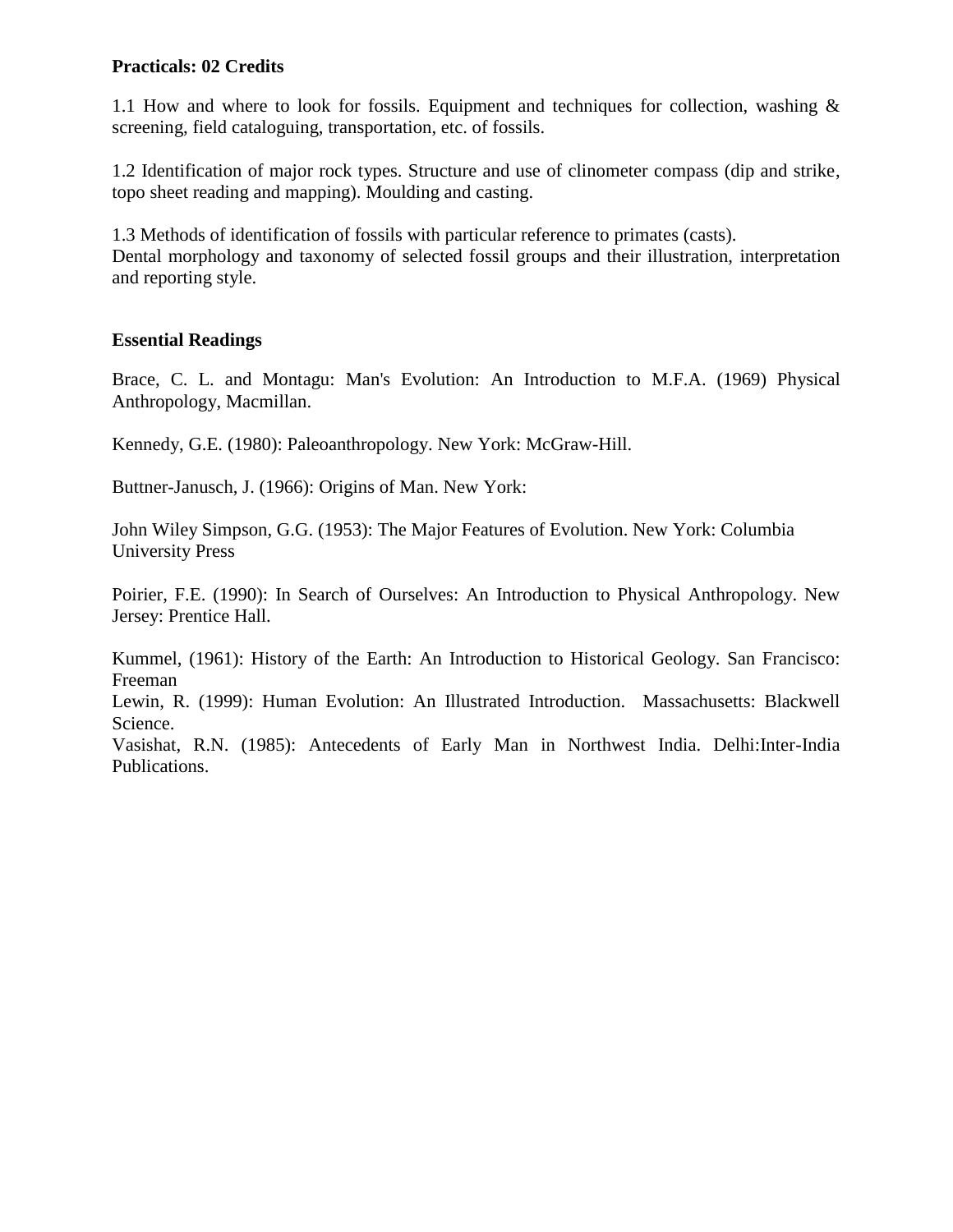### **5 TH SEMESTER DISCIPLINE CENTRIC ELECTIVE COURSE**

# **OPTION-II**

### **ANT516DB: ANTHROPOLOGY - HUMAN GROWTH**

#### **CREDITS: THEORY: 04, PRACTICAL: 2**

### **Theory: 04 credits**

### **UNIT-I**

1.1 Introduction: Concept and basic principles of growth; Human physical growth as a primate characteristic; growth processes

1.2 Measurements and Standards of Growth: Longitudinal, Cross-sectional & Mixed-longitudinal growth curves

1.3 Phases of growth-Pre-natal and Post-natal.

1.4 Stages of growth: Infancy, Childhood, Adolescence, Puberty and Senescence.

# **UNIT-II**

2.1 Developmental processes and measures of skeletal maturity

2.2 Dental and sexual maturity and their relationships.

2.3 Aging Processes: Theories of aging, morbidity - mortality relationship.

2.4 Hereditary and Environmental Influences on growth, Secular Trends

# **UNIT-III**

3.1 Body composition and human physique

3.2 Introduction of various somatotyping methods

3.3 Sheldon's Method of Somatotyping: Endomorphy, Mesomorphy, Ectomorphy,

3.4 Technique of Somatotyping and Somatochart.

# **UNIT-IV**

4.1 Health & Carter Modified Somatotype Method

4.2 Concept and background of Somatotype, components, measurements

4.3 Somatochart and somatotype plotting; somatotype dispersion index,

4.4 Brief introduction of Body Mass Index, Adiposity Index.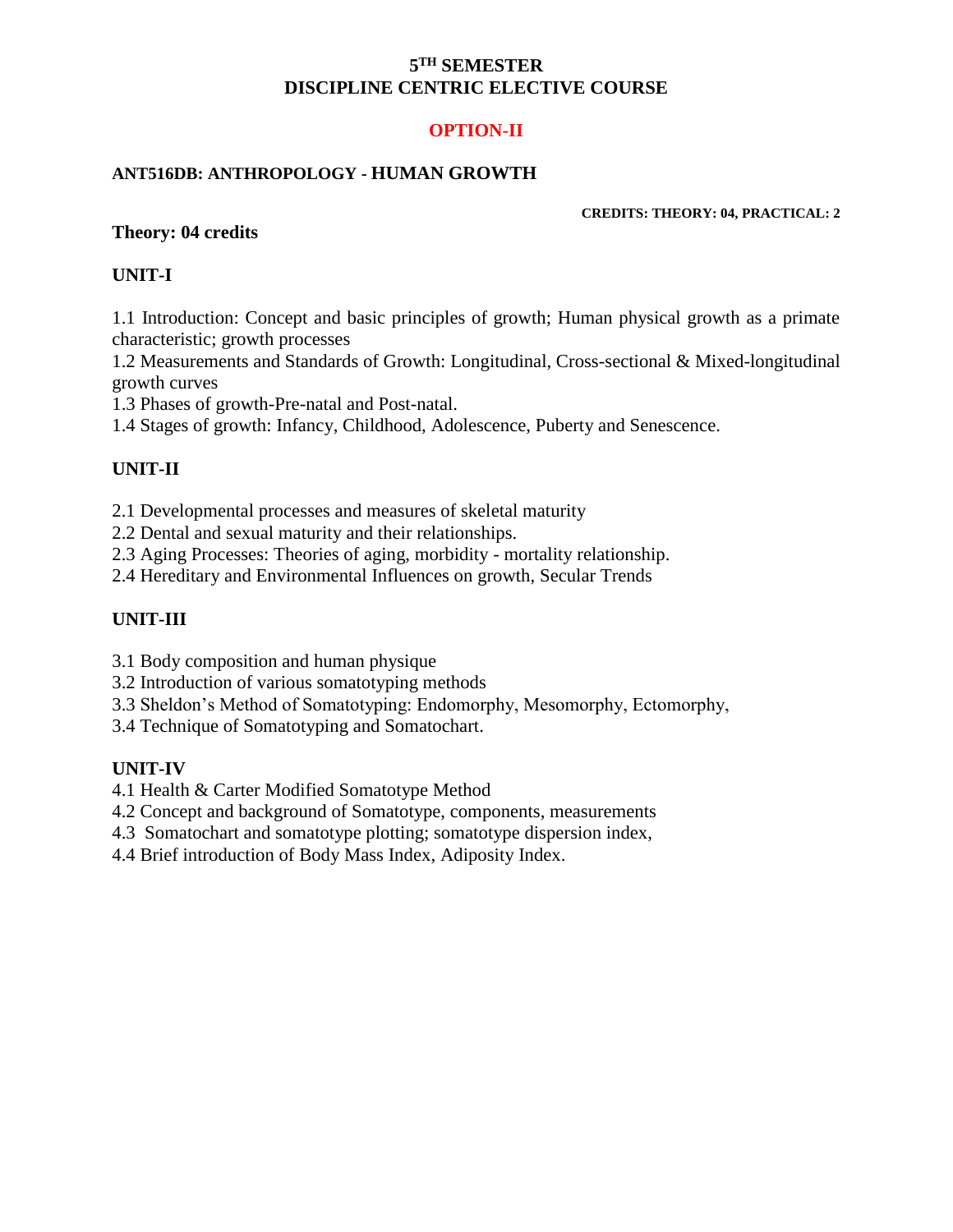## **Practical: 02 Credits**

2.1Somatoscopy and Somatometry on the human body

2.2 Physiological variable test: Recording of Blood pressure, Pulse rate, vital capacity grip strength and Hemoglobin assessment

2.3 Use of body fat analyzer and assessment of body composition.

### **Essential Readings**

Bogin, B. (1999): Patterns of Human Growth. Cambridge University Press, Cambridge.

Harrison, G. A., J.S. Weiner, J.M. Tanner NA. Barnicot (1988): Human Biology – An Evolution, Variation, Growth and Ecology. Introduction to Human Oxford University Press, London. 33

Heath, B.H., J.E.L. Carter (1990): Somatotyping – Development and Applications Cambridge University Press, Cambridge.

Tanner, J.M. (1989): Foetus into Man – Physical Growth from Conception to Maturity. Harvard University Press, Cambridge.

Cameron, N. (2002): Human Growth and Development. Academic Press, New York.

Falkner, F., J.M. Tanner: Human Growth – A Comprehensive Treatise. Plenum Press, New York

Kaul, S., I. Nyamongo: Ecology, Growth and Nutritional Status. Ashish Publishing (1990) House, New Delhi.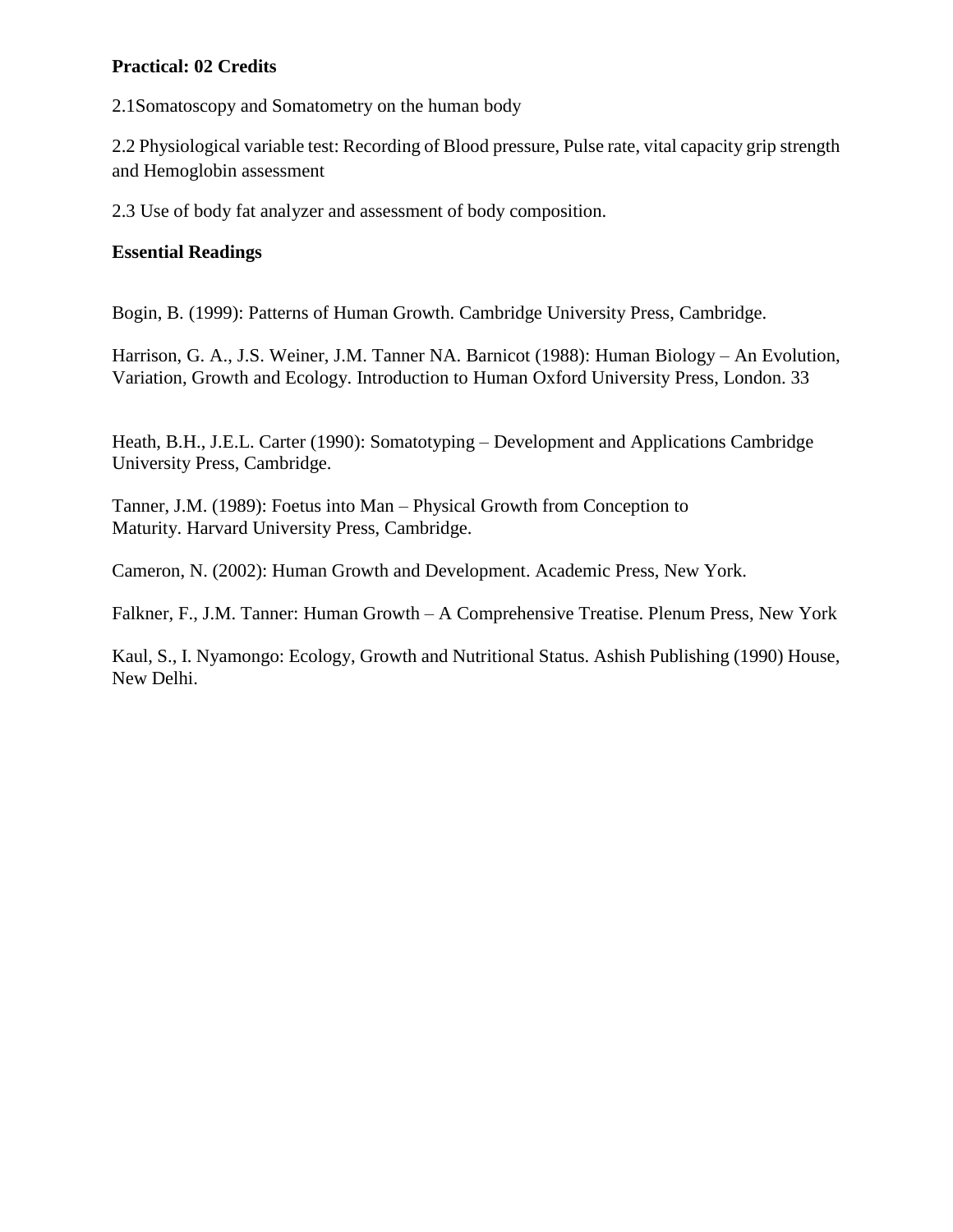### **5 TH SEMESTER DISCIPLINE CENTRIC ELECTIVE COURSE**

# **OPTION-III**

### **ANT516DC: ANTHROPOLOGY - MEDICAL ANTHROPOLOGY**

#### **CREDITS: THEORY: 04, PRACTICAL: 2**

### **Theory: 04 credits**

### **UNIT-1**

1.1 Medical anthropology: History, scope, perspectives and methodology;

1.2 Theories, applications and methods.

1.3 Rise of medical anthropology: Contributions of Ackerknecht, Rivers,

1.4 Role of Evans-Pritchard, Benjamin D. Paul, Foster, Reeds, Kleinman in medical Anthropology.

### **UNIT-1I**

2.2 Medical Systems: Medical systems as socio-cultural adaptive strategies;

2.2Disease theory and health care systems; some universals in medical systems.

2.3 Anthropological approaches to the study of human adaptation in health and disease.

2.4 Medical Anthropology and Ecology: Eco-systems and socio-cultural systems; Ecological interest of Medical Anthropology;

# **UNIT-1II**

3.1Ecology and epidemiology of disease:

3.2 Adaptation of disease and its distribution in human populations.

3.3 Paleopathology; Disease and evolution; Diet and evolution;

3.4 Epidemiology; Ecology and Development; Disease of development.

# **UNIT-1V**

4.1 Medical Pluralism: Biomedicine, Homoeopathy, Ayurveda, Siddha, Unani, Naturopathy

4.2 Faith healing; Traditional Chinese and Tibetan systems of medicine;

4.3Traditional and modern systems of medicine; Strength and weaknesses of traditional systems.

4.4 Traditional system of different regions of Jammu and Kashmir